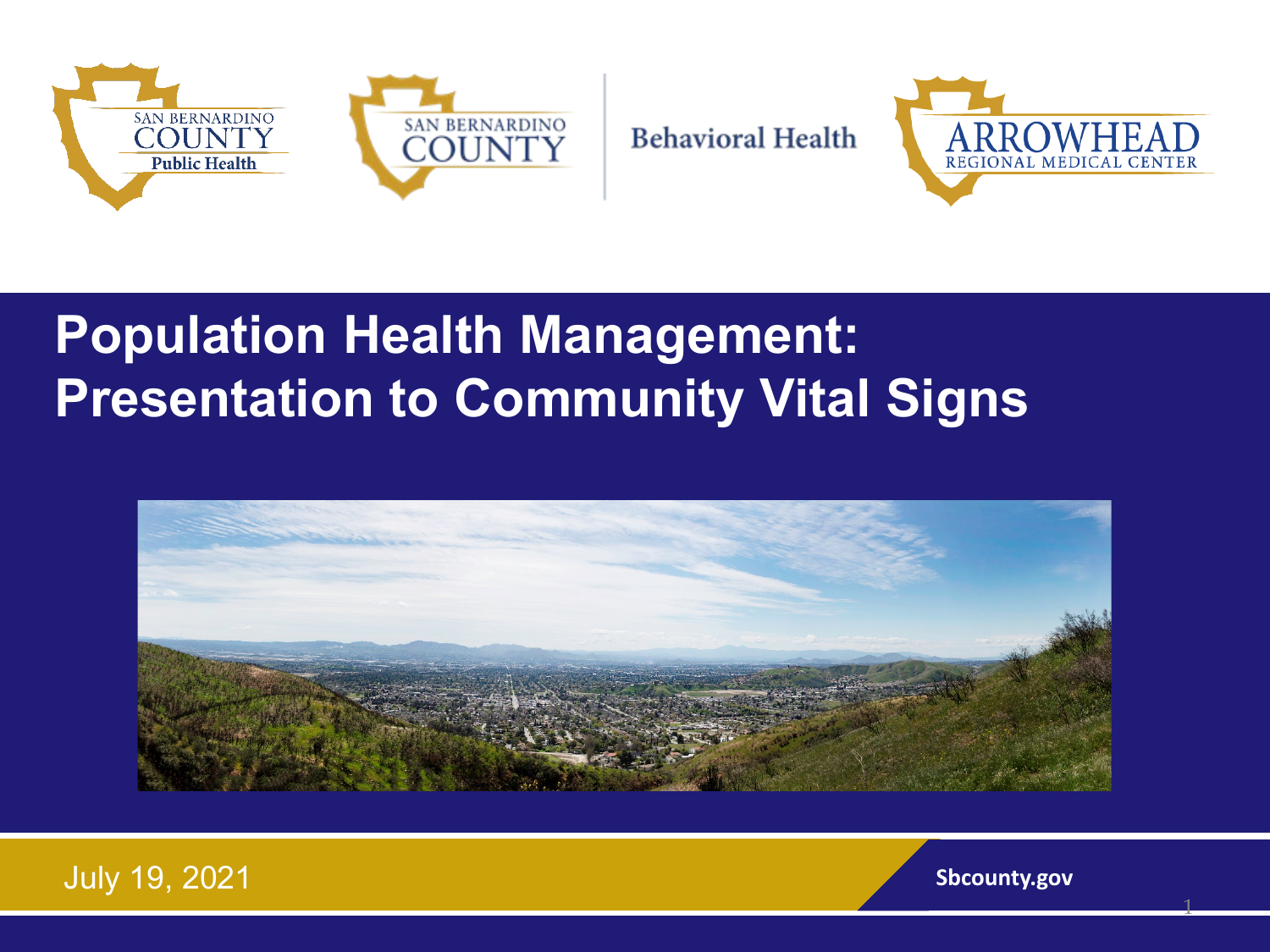

- **1. Overview Population Heath Management (PHM) Initiative**
- **2. Social Determinants of Health + Health Equity + Community Engagement (SDOH+EE) Activities**
- **3. Social Risk Factor Screening**
- **4. PHM Goals**
- **5. Questions and Next Steps**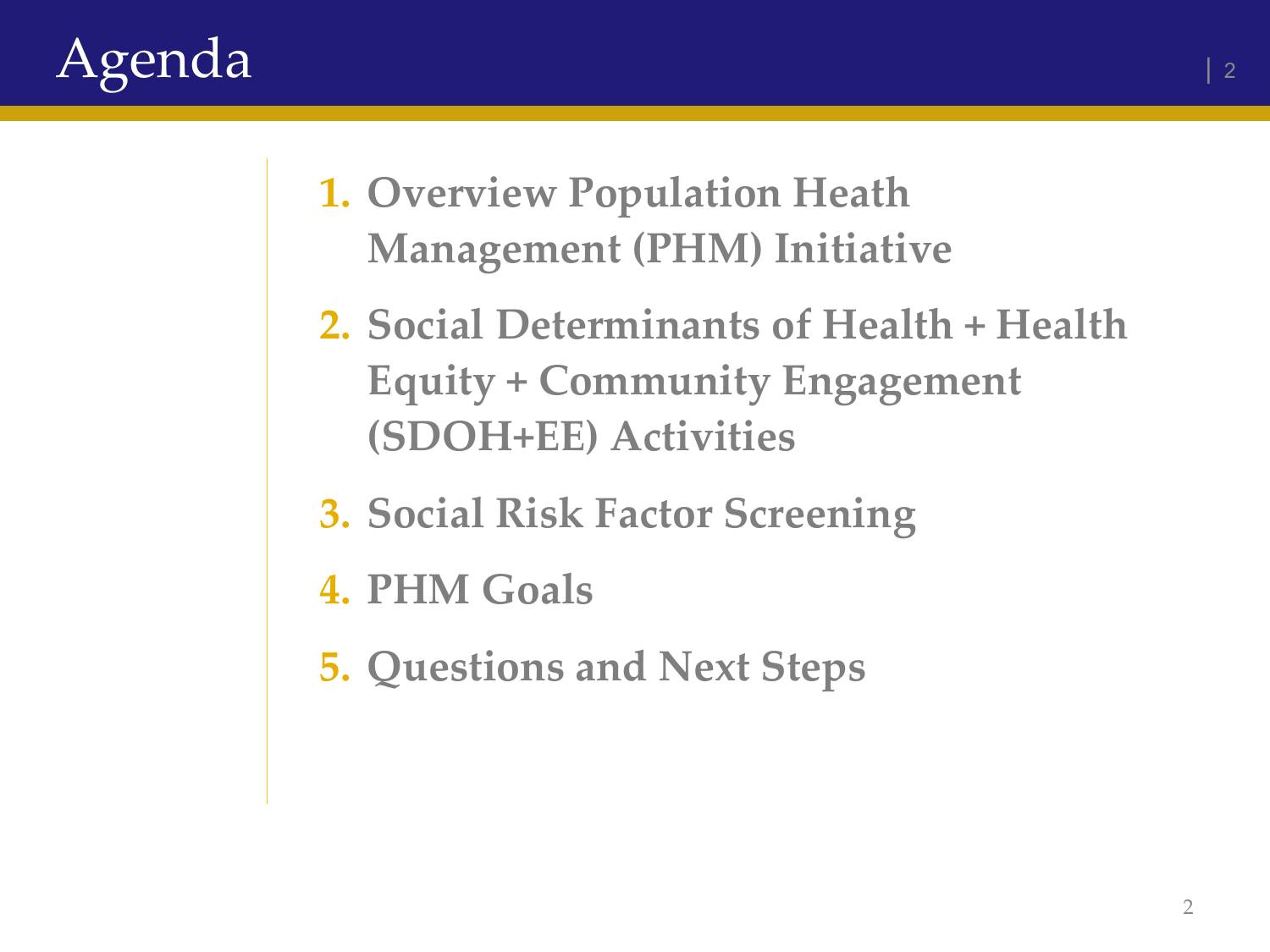- In May 2020, three County departments jointly convened a multidisciplinary, multi-year Steering Committee to develop and implement a coordinated population health management strategy. The departments are:
	- 1. Arrowhead Regional Medical Center (ARMC),
	- 2. Department of Behavioral Health (DBH), and
	- 3. Department of Public Health (DPH)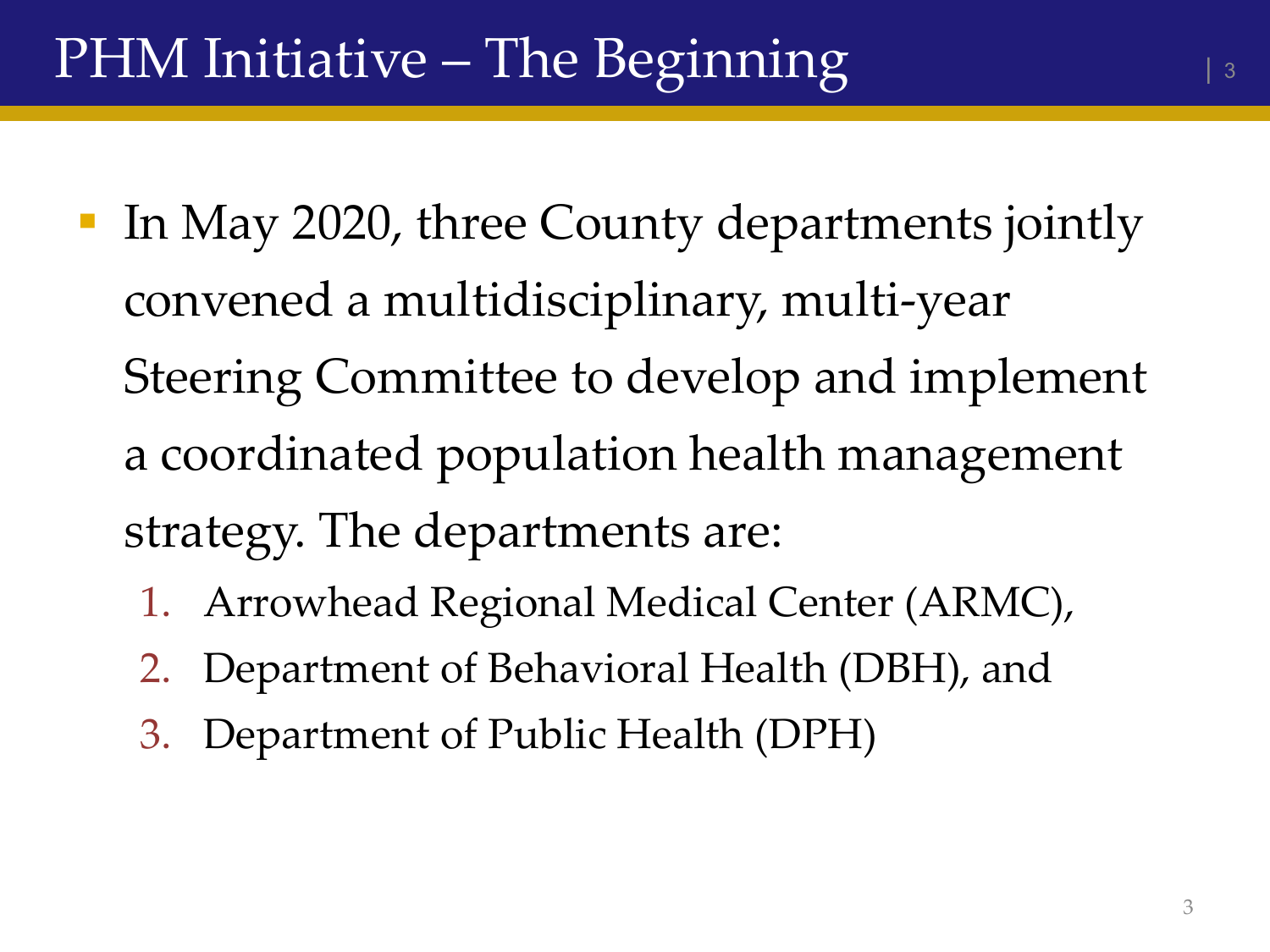**Establish a collaboration between ARMC, DBH, and** DPH leadership and key stakeholders to *collaboratively design and implement a PHM strategy*  and work plan that spans across *physical, behavioral, and social health* domains to *improve outcomes, reduce disparities*, and position San Bernardino County as a *high value integrated public healthcare network*, aligned with the 2021-22 County Goals and Objectives.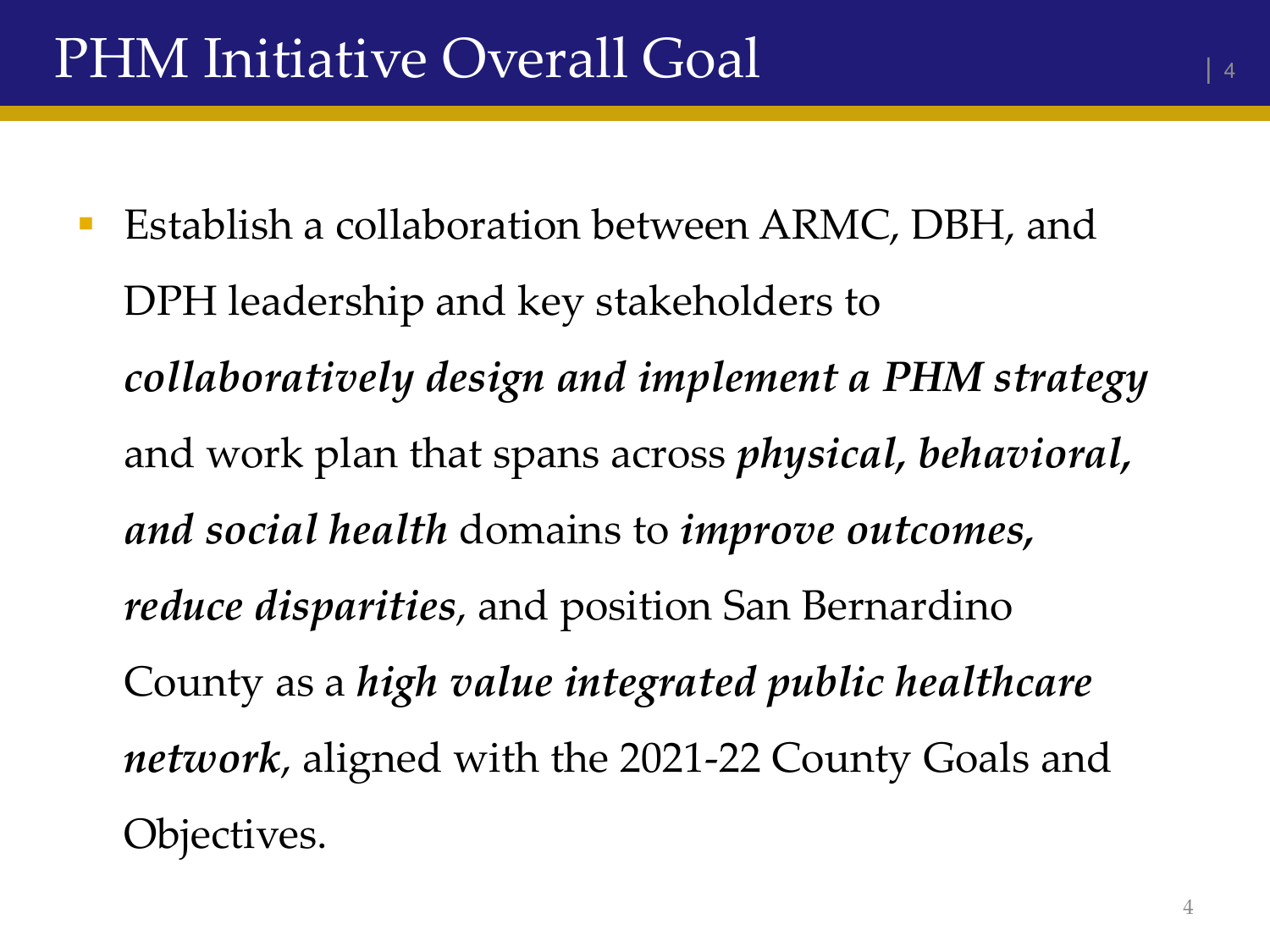- To provide high quality, coordinated, personcentered care and services to our diverse communities with a focus on equity.
- Together, ARMC, DBH, DPH and local providers will function as a financially sustainable, highly effective healthcare network to improve population health for all.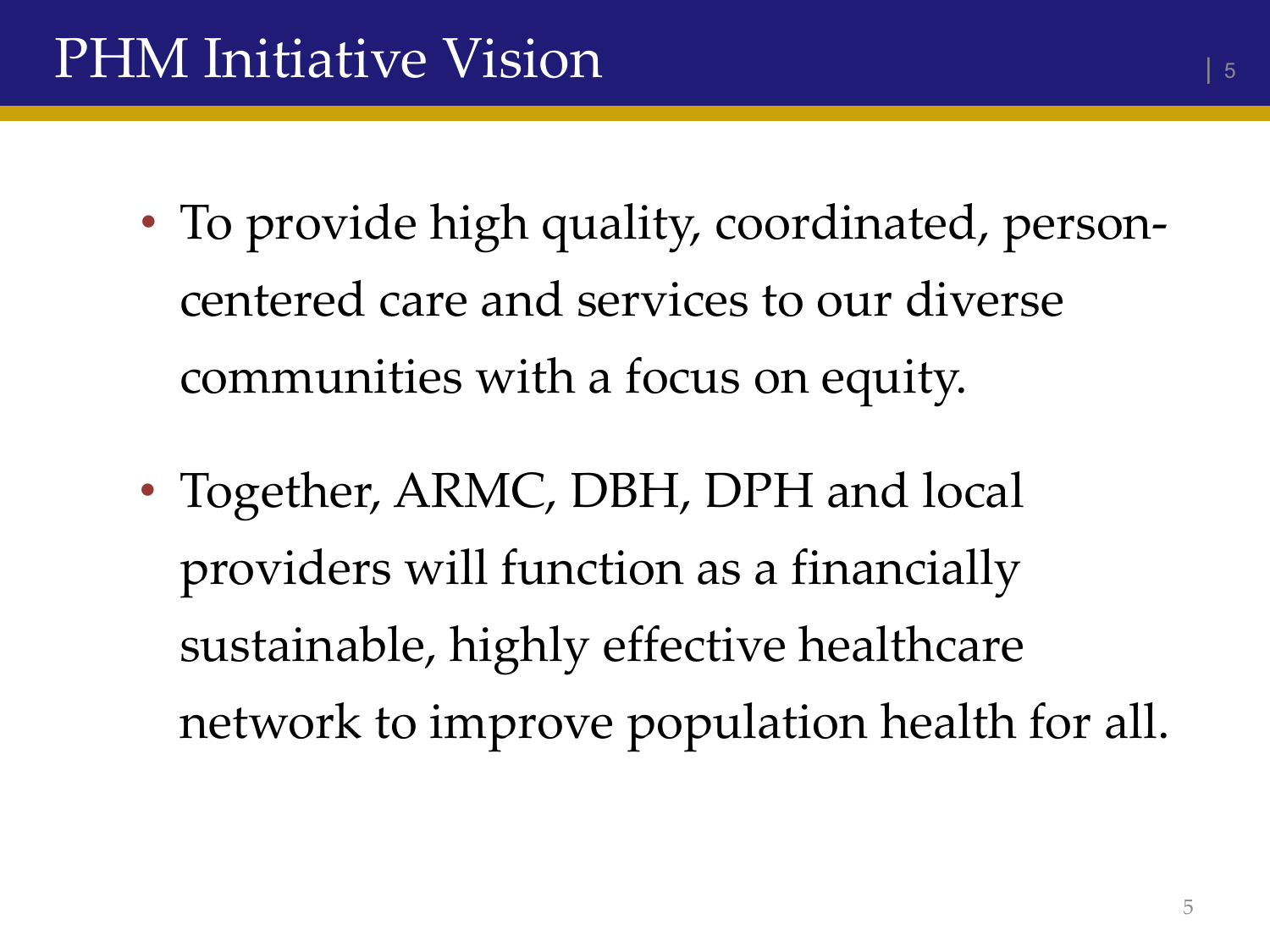

| 6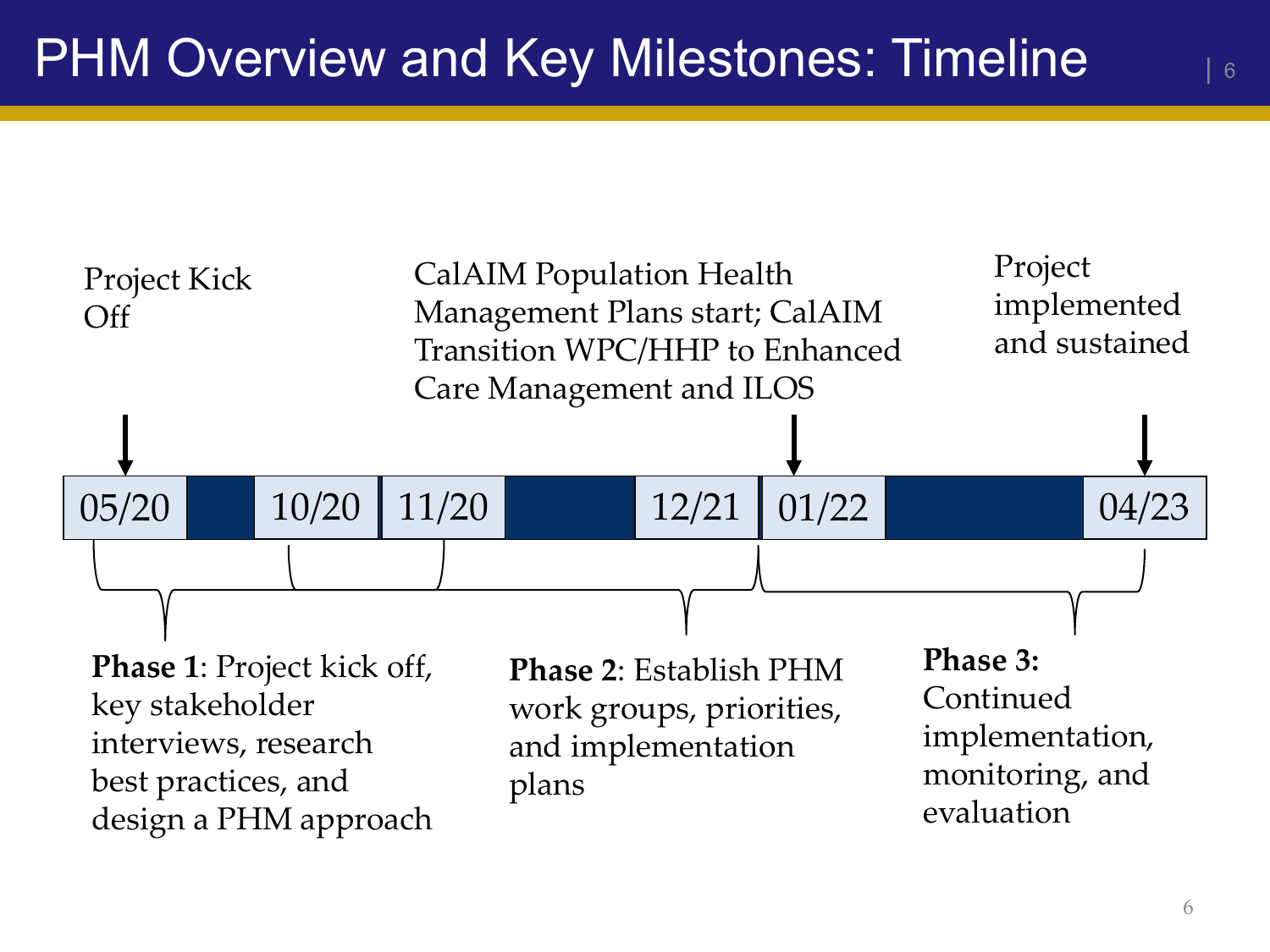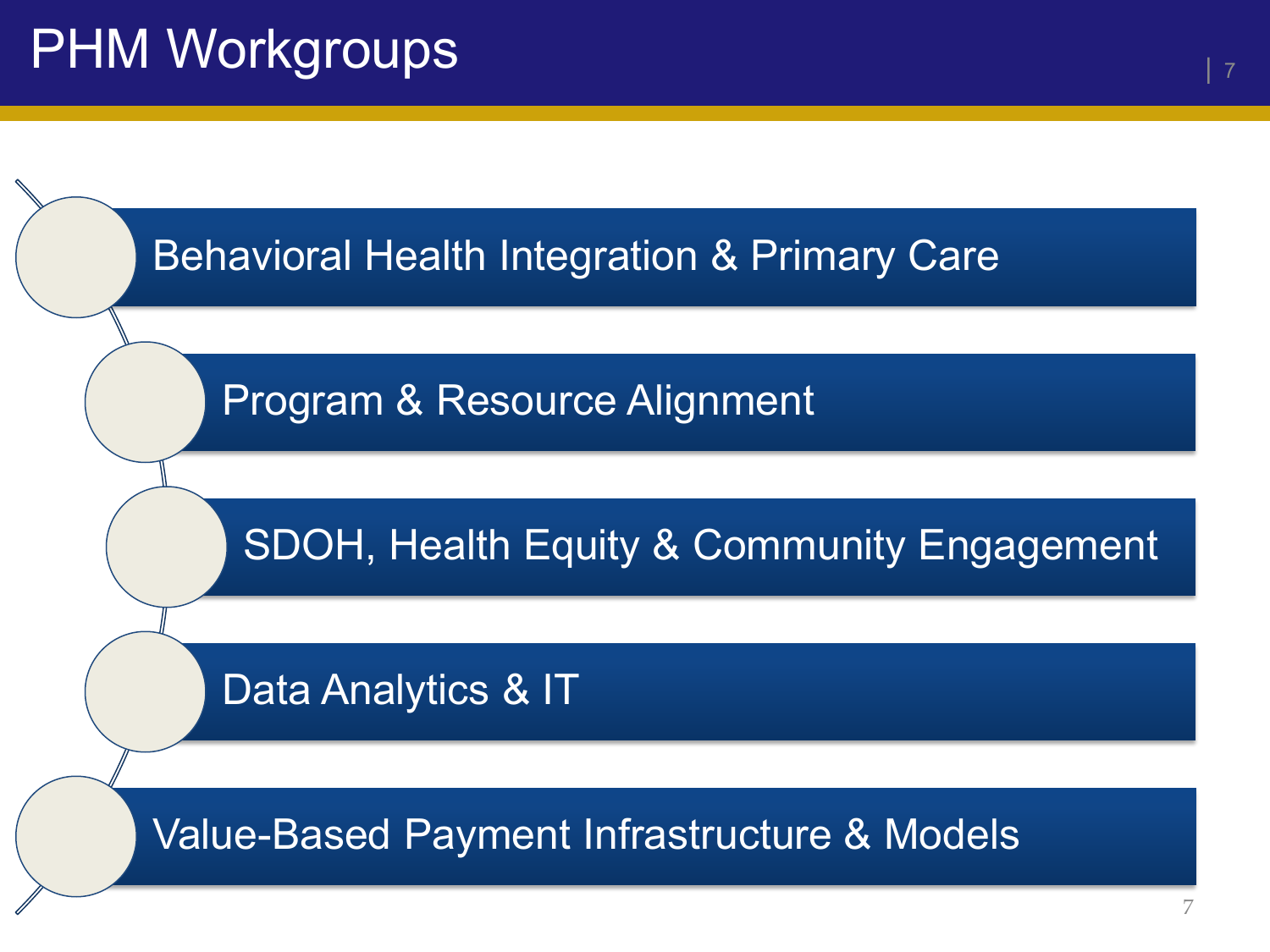## SDOH+EE Workgroup: Key Activities

- **The Social Determinants of Health + Community** Engagement + Health Equity (SDOH+EE) Workgroup has three main areas of focus:
	- 1. To design and implement approaches to better identify and refer patients/clients at ARMC, DBH, and DPH for support for social (non-medical) needs that affect health.
	- 2. Community engagement for Population Health Management activities.
	- 3. To develop a health disparities dashboard.
- The SDOH+EE Workgroup is designed to complement and support, not duplicate work going on with Community Vital Signs.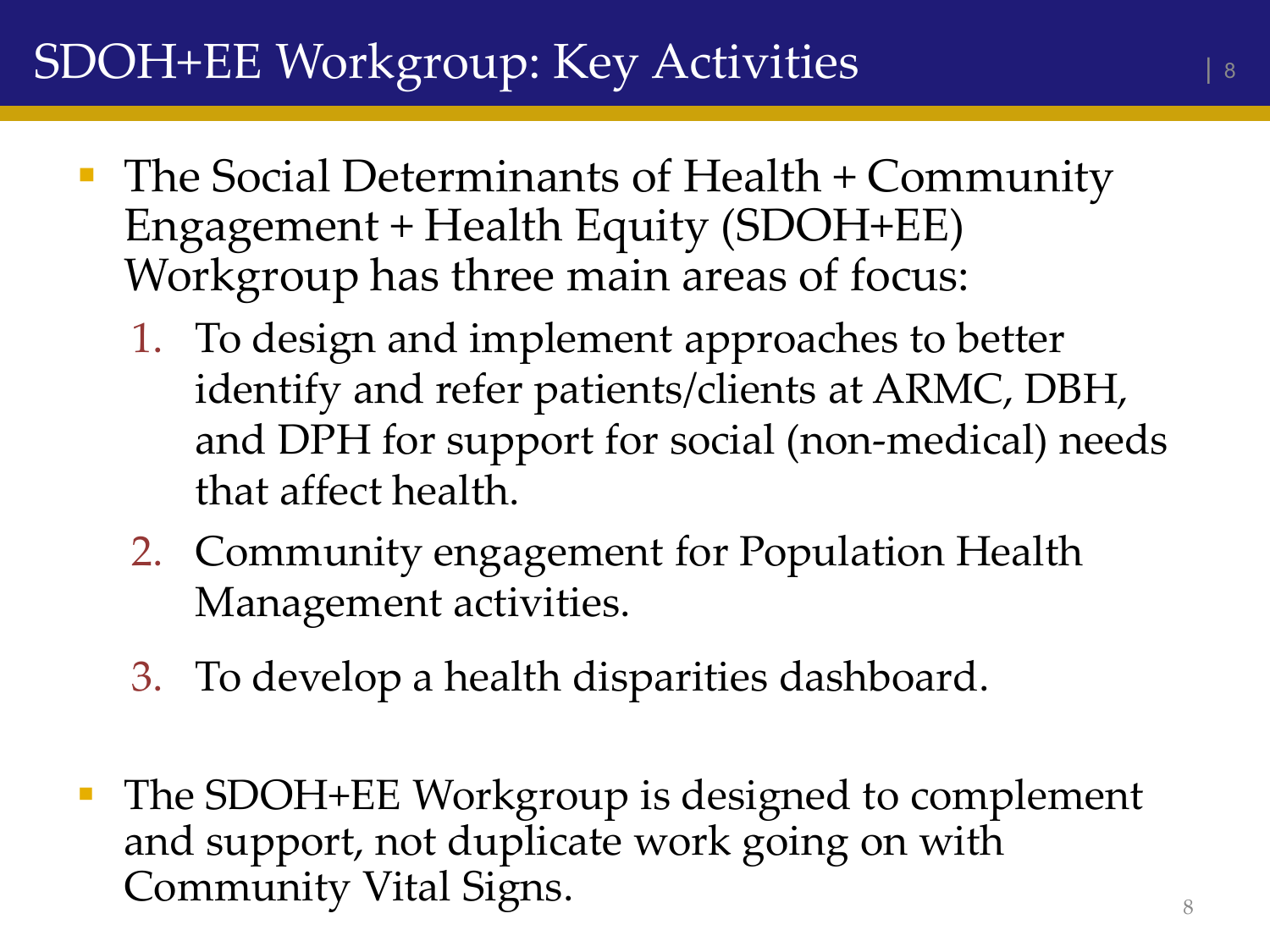- Social, environmental, and health behaviors influence up to 80% of health outcomes.
	- Health care only accounts for 20% of health outcomes.
- Certain groups, like low-income individuals and communities of color, disproportionately experience SRF, leading to health disparities.
- Screening identifies who experiences SRFs, so that they can be offered help.
- **The goal is to improve health and wellness, reduce health disparities and decrease health care costs**.

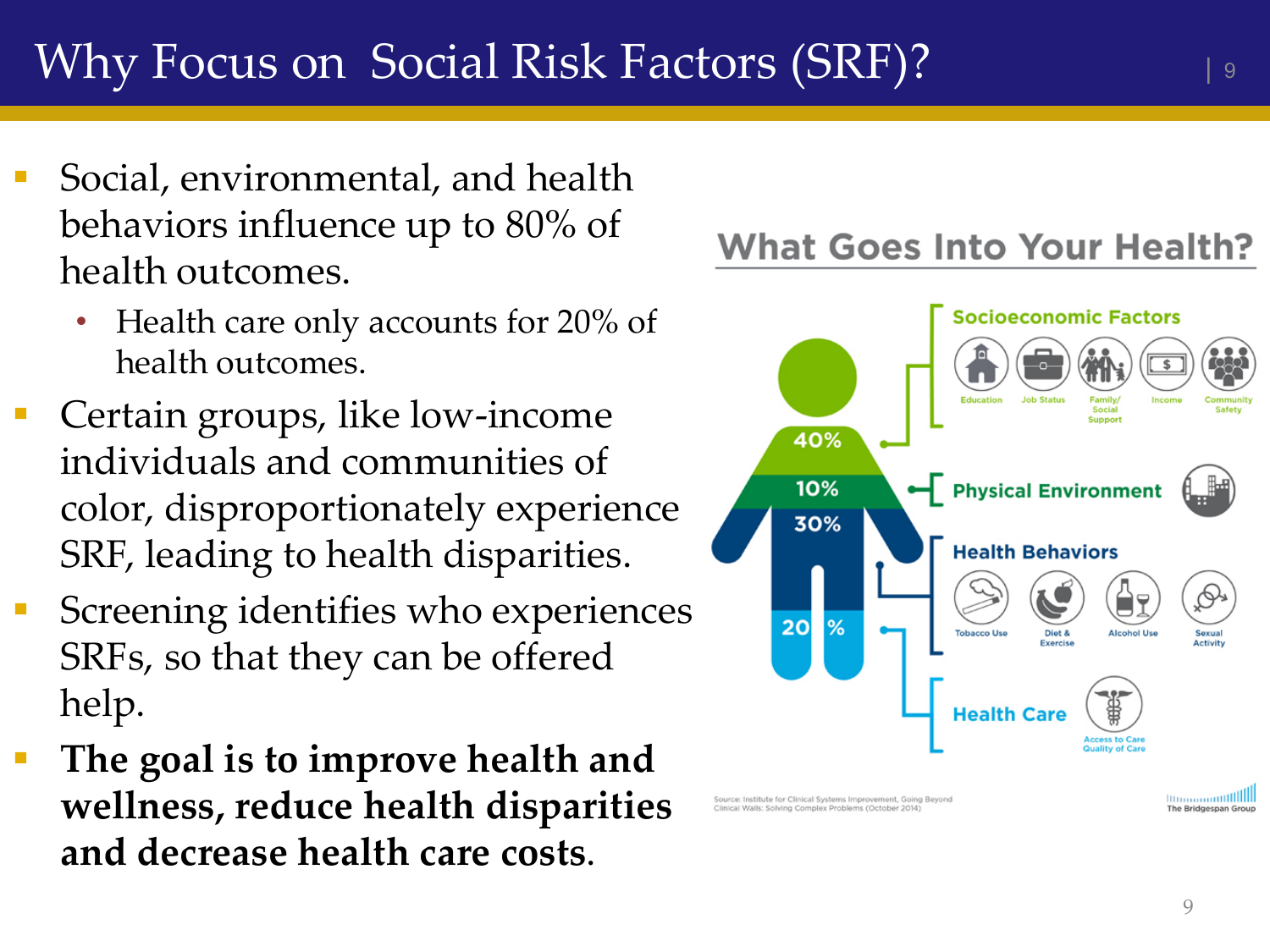### Social Risk Factor (SRF) Screening Overview

- ARMC, DBH, and DPH are developing new screening approaches as part of their patient/client registration or care management processes. The goal is to identify and address needs related to:
	- Food Security
	- Housing Stability
	- Reliable Transportation
	- Digital Connectivity (phone/internet access)
- ARMC, DBH, and DPH are exploring how to better use Connect IE, a platform that allows users to look up and refer individuals to social services.
	- Connect IE is supported by supported by Inland Empire Health Plan. 211 maintains Connect IE's directory of social services.
- ARMC, DBH, and DPH currently for screen and address SRF. Their approaches are being revised as part of the Population Health Management Initiative.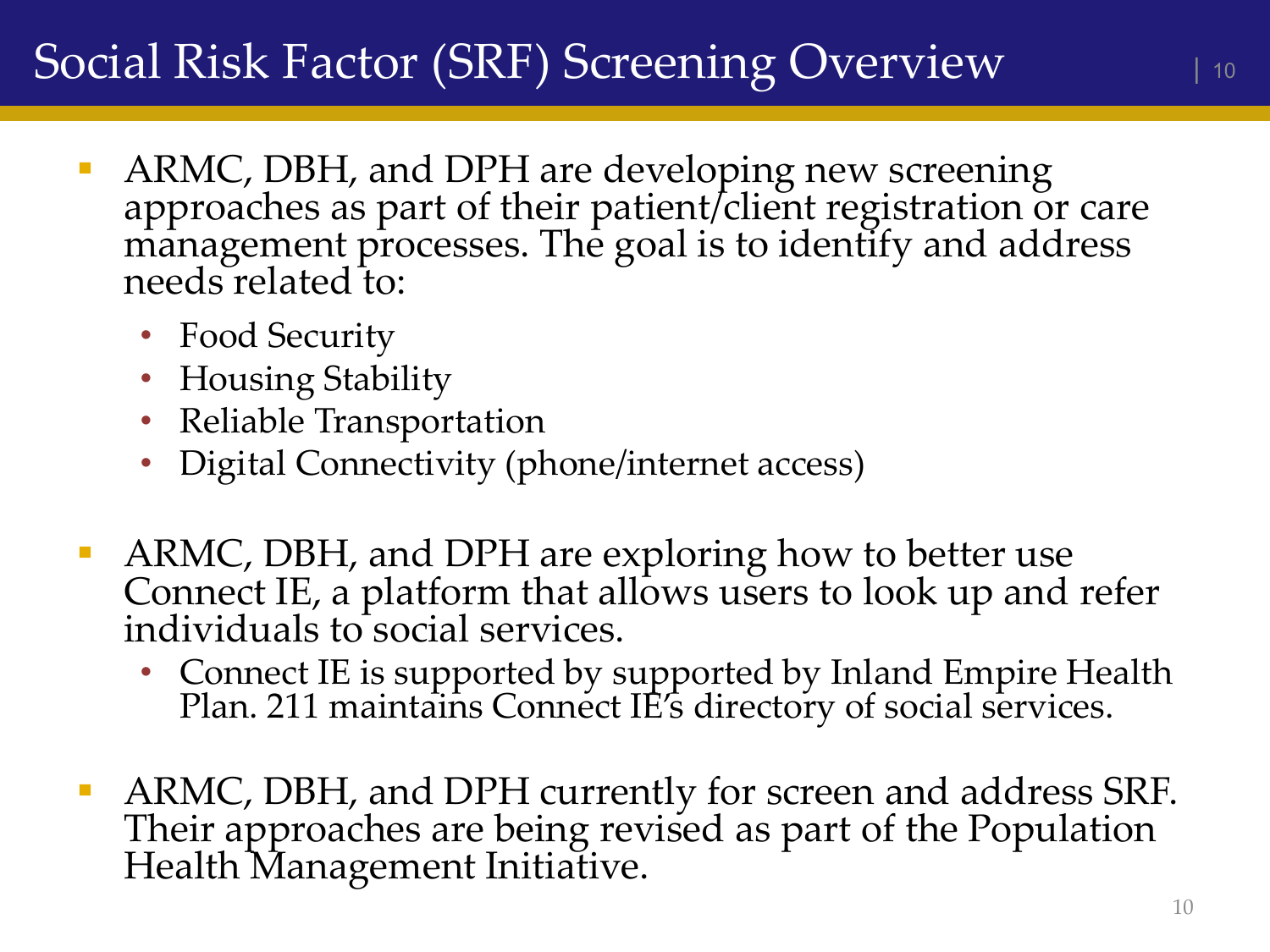- 1. To deliver high quality, coordinated, person-centered care and services to our diverse communities;
- 2. To improve health outcomes in a cost-effective manner;
- 3. To optimize collaboration and coordination between ARMC, DBH, DPH, providers, and other key county and community stakeholders;
- 4. To leverage and strategically align available resources to maximize impact on health and outcomes and optimize resources, and
- 5. To build sustainable operational infrastructure and clinical models necessary to support value-based contracting and opportunities for risk-sharing over time.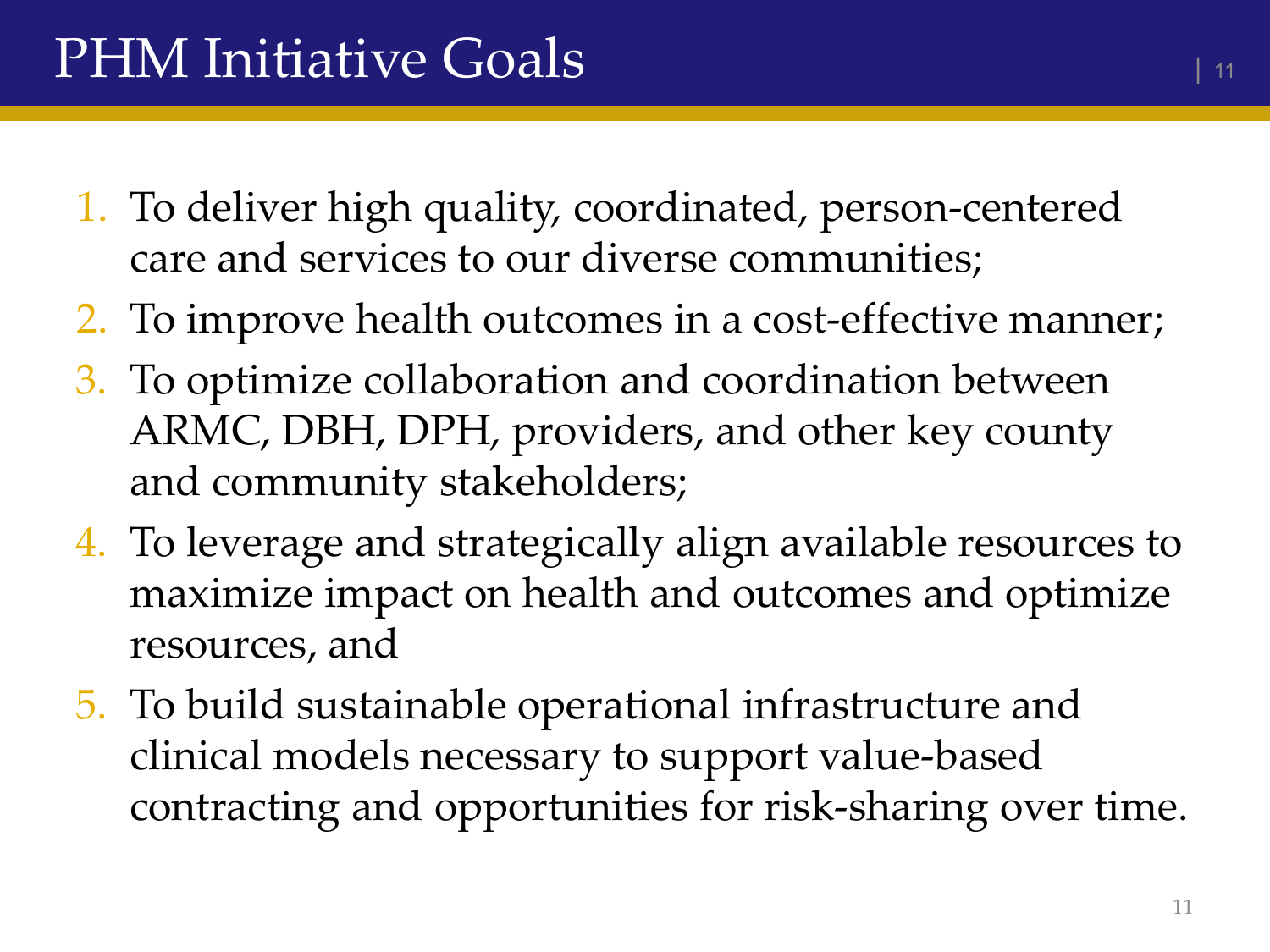- ARMC, DBH, and DPH have adopted a phased approach to this work, with some PHM activities occurring during 2021 and others being developed and implemented in 2022 or beyond.
- We will build upon the finding of DPH's recent Community Health Assessment and CVS.
- Part of the ongoing PHM work at the Departments will include community meetings and engagement.
- *Do you have any questions on the PHM Initiative or the SDOH+EE workgroup activities?*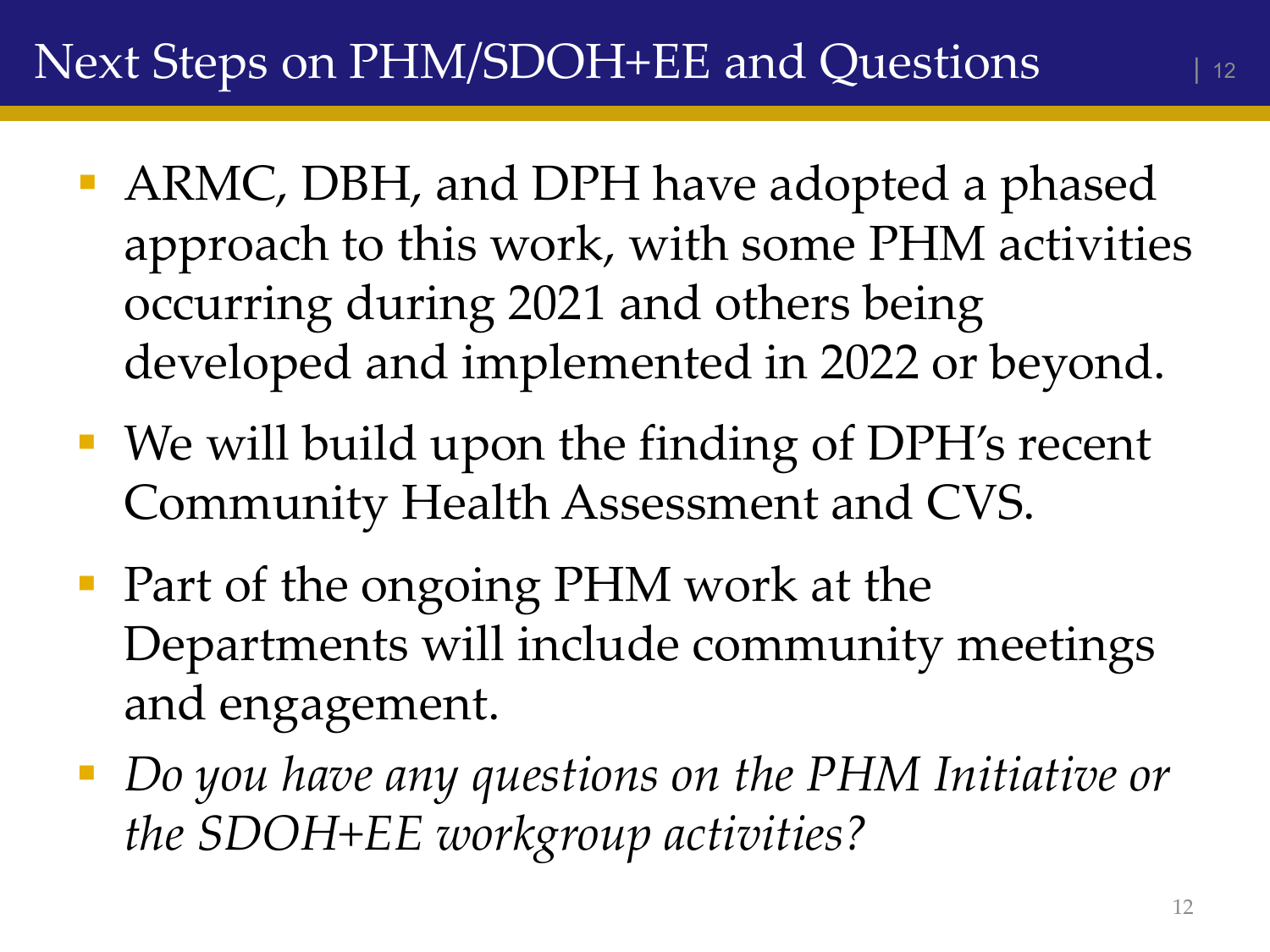# Appendix

| 13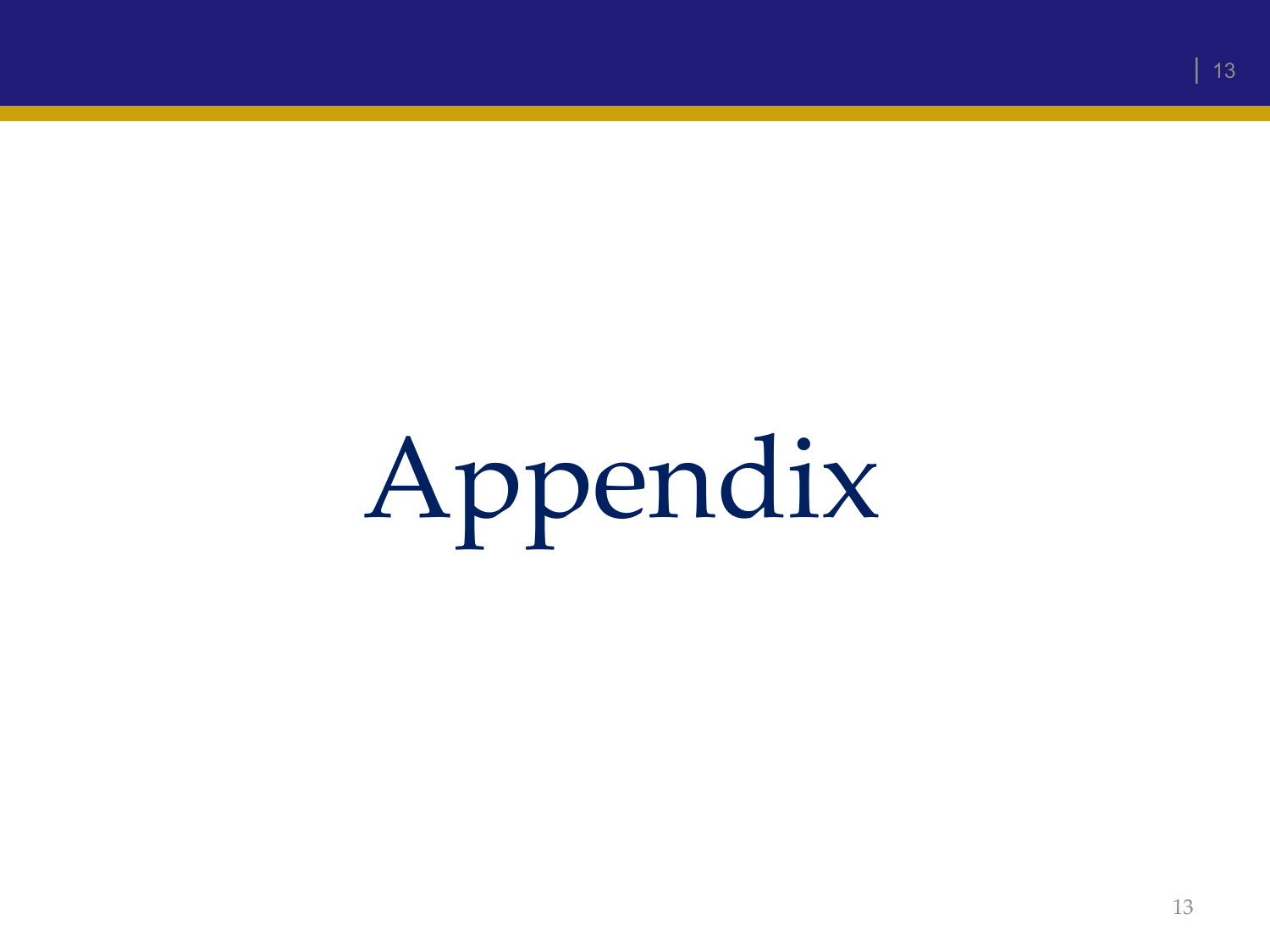- **Executive Sponsor**: Andrew Goldfrach (DPH)
- **Leads**: Monique Amis (DPH), Maribel Gutierrez (DBH), Staci McClane (ARMC)
- **Members**: Chris Aquino (DPH), Dori Baeza (DPH), Dr. Borger (ARMC), Josh Dugas (DPH), Erin Managbanag (ARMC), Lynn Neuenswander (ARMC), Dr. Sequeira (DPH), Dr. Wong (ARMC)
- **Bailit Health Support:** Mary Beth Dyer, Rachel Isaacson, Jennifer Sayles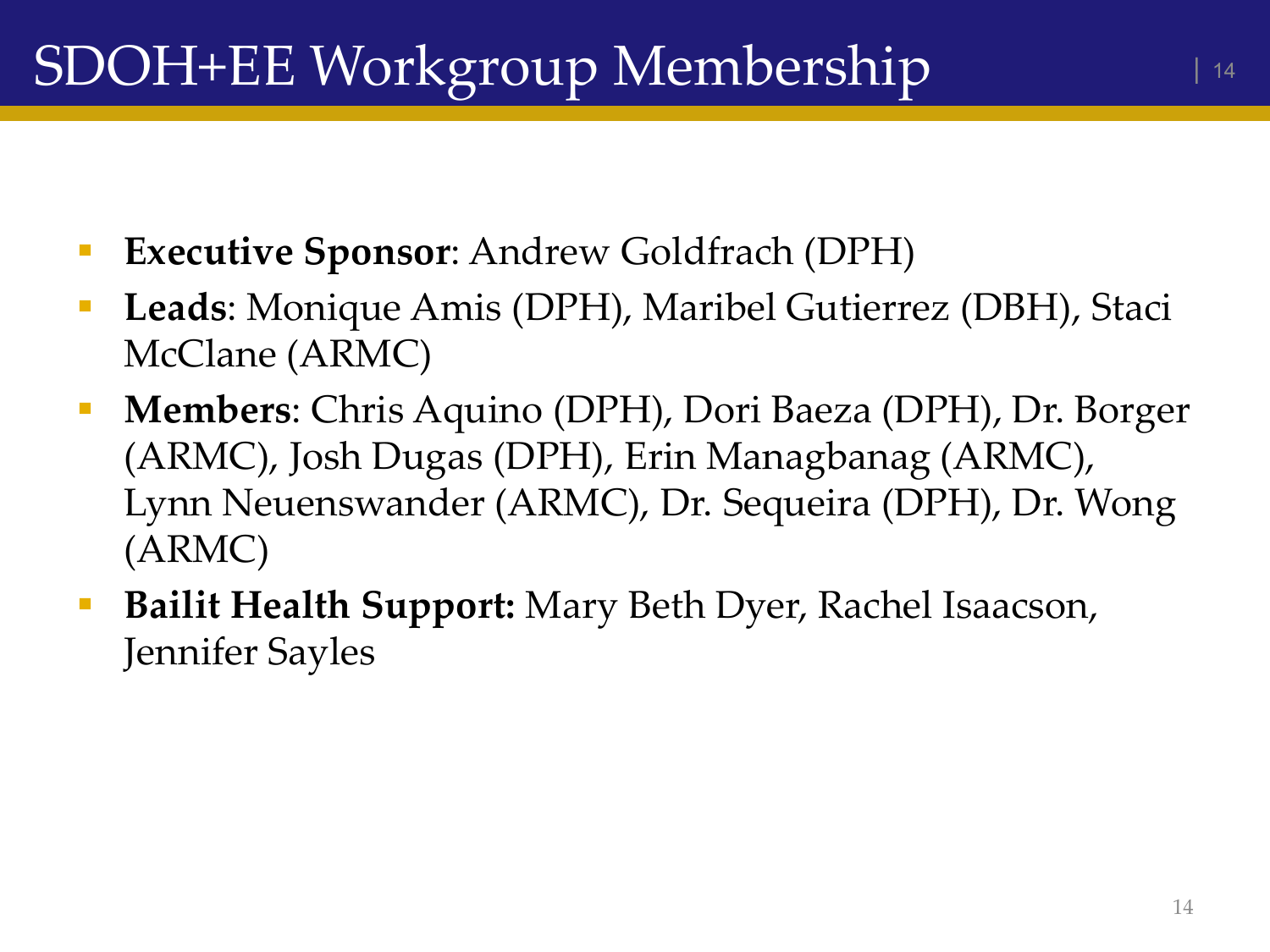#### **Digital Connectivity**

- 1. Do you or a member of your household have reliable access to a phone?
	- a. Yes
	- b. No
- 2. Do you have reliable internet that you can access for personal use, like for school or doctor's appointments?
	- a. Yes
	- b. No

#### **Food**

- 3. Within the past 12 months, you worried that your food would run out before you got the money to buy more.
	- a. Never
	- b. Sometimes
	- c. Often true
- 4. Within the past 12 months, the food you bought just didn't last and you didn't have money to get more.
	- a. Never
	- b. Sometimes
	- c. Often true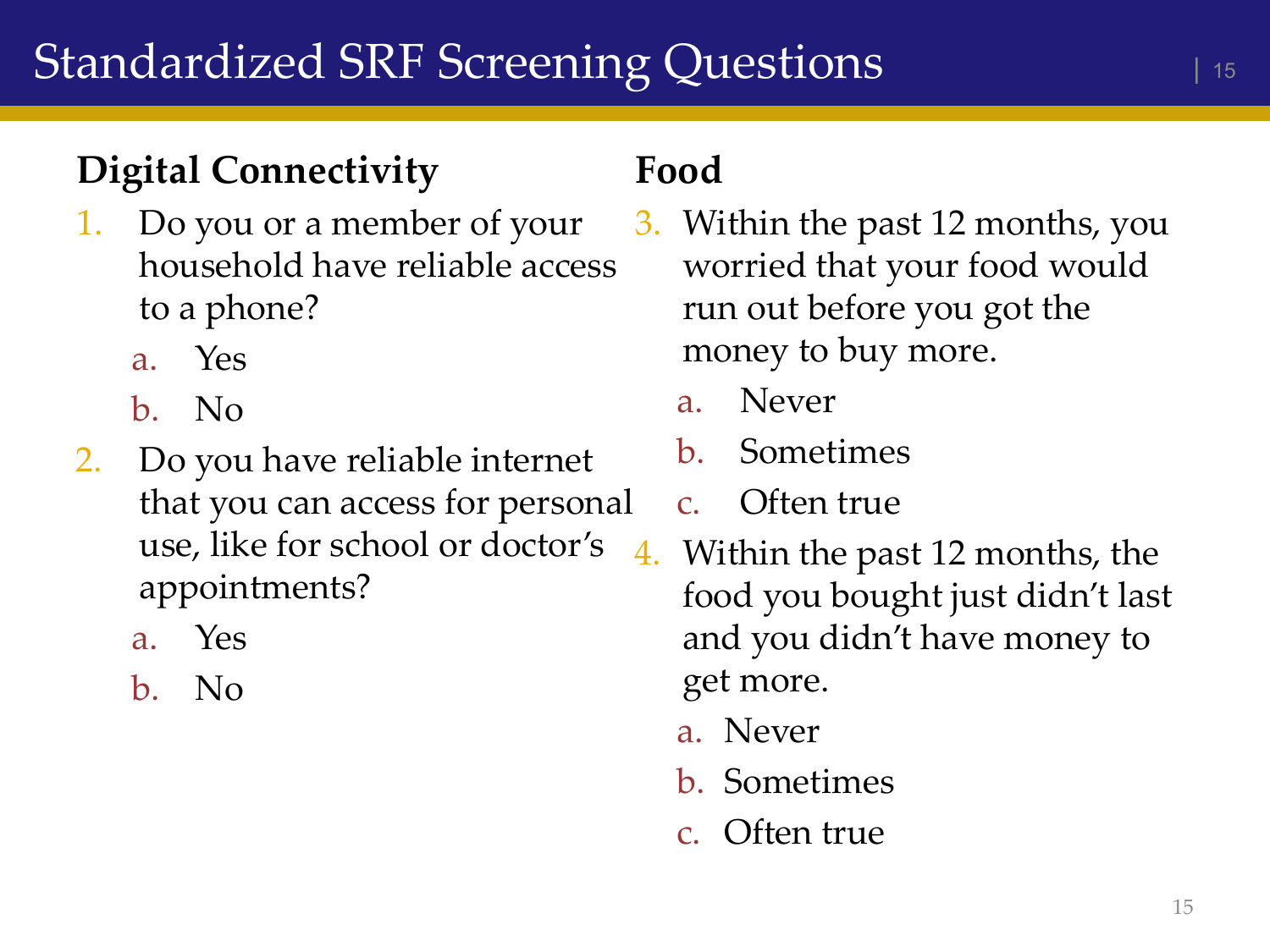#### **Housing**

- 5. In the last 12 months, how many places have you lived?
	- a.  $>3$  = high risk
- 6. In the last 12 months, was there a time when you were not able to pay the mortgage or rent on time?
	- a. Yes
	- b. No
- 7. In the last 12 months, was there a time when you did not have a steady place to sleep or slept in a shelter (including now)?
	- a. Yes
	- b. No

#### **Transportation**

- 8. Has the lack of transportation kept you from medical appointments or from getting medications?
	- a. Yes

#### b. No

- 9. Has the lack of transportation kept you from meetings, work, or from getting things needed for daily living?
	- a. Yes
	- b. No